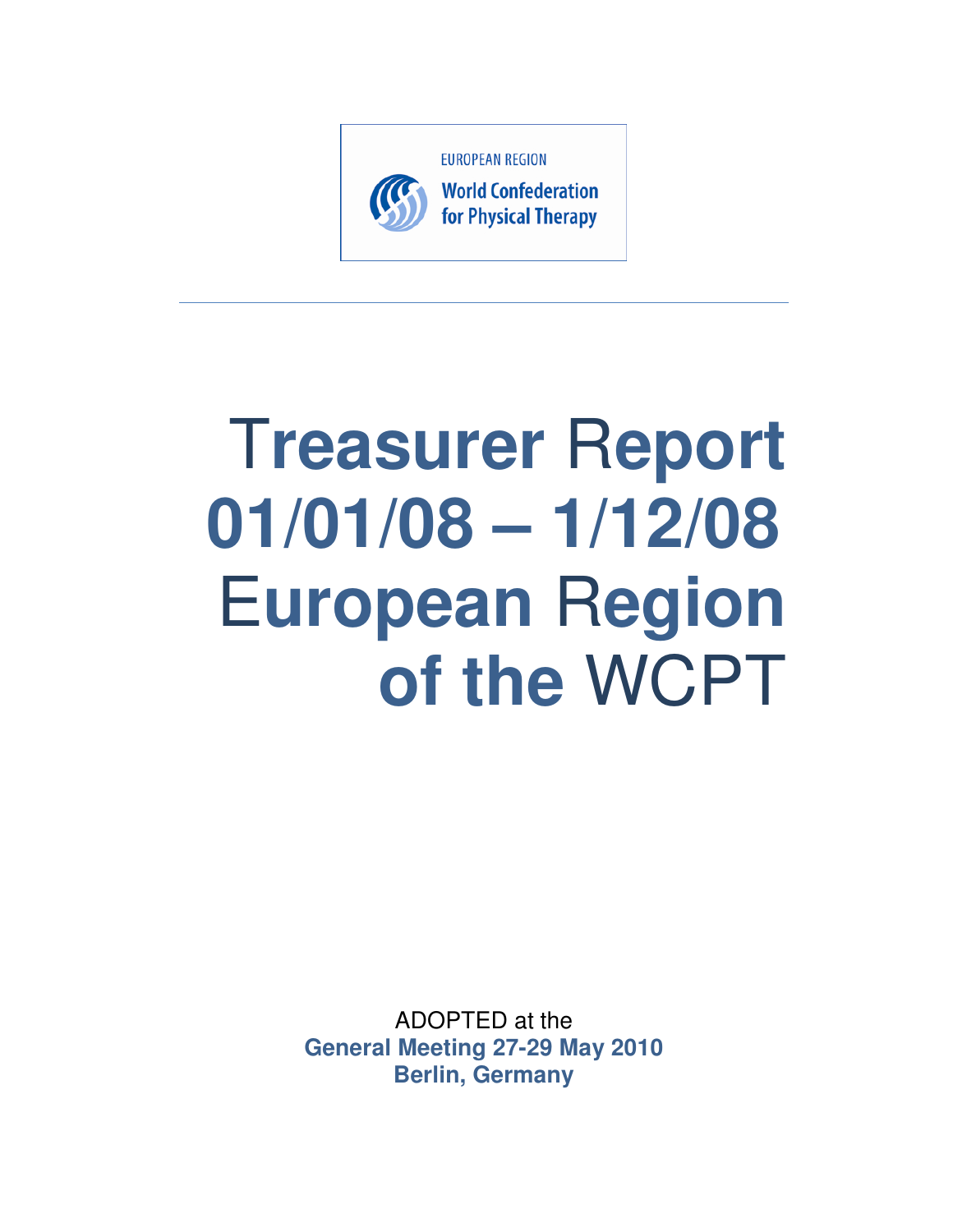# **REPORT OF THE ER-WCPT TREASURER - YEAR 2008 TO THE GENERAL MEETING 2010**

# **European Region of the World Confederation for Physical Therapy (WCPT)**

### **CURRENT ACCOUNT - 17912072**

In 2008 the European Region of WCPT has an increase in membership of **2.069**. This was reported by 33 from 36 Member organisations in ER – WCPT paid 2008 subscription. The increase of receipts in membership fee is:

# **1.829,50 EUR = 1,35%**

The European Region represents 2008 **154.858 Physiotherapists** 

#### **INCOME**

#### **Annual subscription:**

Income on subscription in 2008 includes balance from 2007, subscription fee 2007, 2008, 2009 and retransfers from the deposit account.

Six members paid the annual subscription for 2008 – **31.535 EUR** in advance at the end of the financial year in 2007. The annual fee for 2008 was paid by twenty-seven members in 2008 - **92.330 EUR.** Three members have not paid the 2008 subscription. Annual fee for 2007 – **824,40 EUR** was paid by two members in 2008. Four members paid the annual subscription for 2009 – **9.988 EUR**.

#### **EU project funding:**

From the EU project fund **11.397,87 EUR** were reimbursed for travel and subsistence costs for the attendance of the Executive Committee members on Executive Committee and working group meetings

#### **Registration fee:**

Income on registration fee to the General Meeting 2008 was **57.215,64 EUR.** To the Workshop for the EU project in Stockholm **1.805,00 EUR** were received and **945,00 EUR** for the Post Congress Seminar.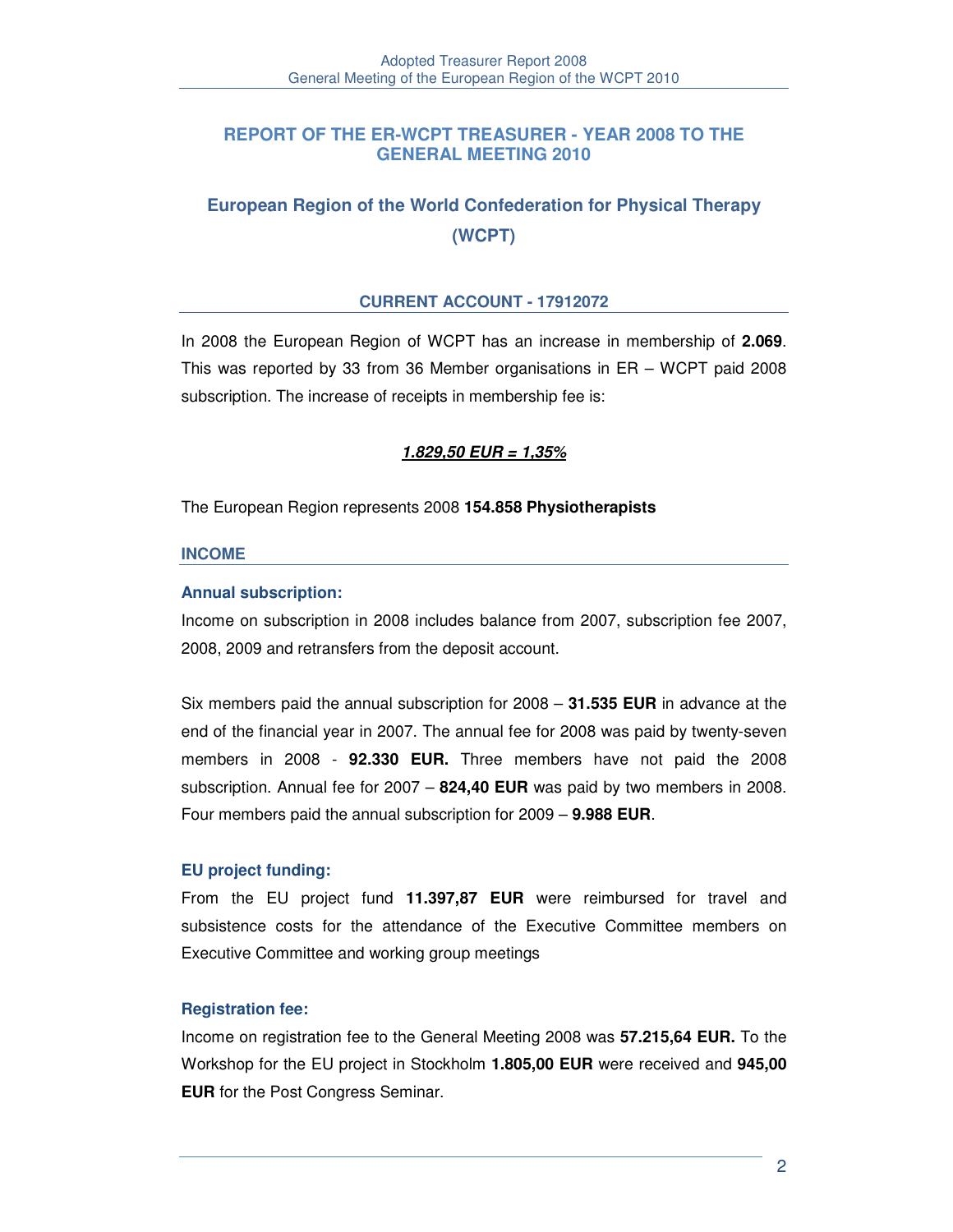Total revenue on income in 2008 is **272.923,37 EUR.**

| <b>INCOME</b>                     | <b>EUR</b> |
|-----------------------------------|------------|
| The different income figures are: |            |
| Balance 31.12.2007                | 1.129,70   |
| Subscription for 2007             | 824,40     |
| Subscription for 2008             | 123.865,00 |
| Subscription for 2009             | 9.988,00   |
| <b>Registration GM 08</b>         | 55.910,64  |
| Reg. Onsite GM 08                 | 1.305,00   |
| Reg. Workshop EU project Part B   | 1.805,00   |
| Reg. Post Congress Seminar        | 945,00     |
| Reimb.EC expenses - EU project    | 11.397,87  |
| Reimb. EDU Conference Rental      | 4.284,00   |
| Retransfer Deposit account        | 117.900,00 |
| Revenue on income in 2008         | 297.820,01 |

# **EXPENDITURE**

# **Executive Committee**

The Executive Committee held three meetings in 2008. The February meeting was held in Estoril coincide with the Common Platform Task Force meeting.

The second meeting was held in Dublin and the third meeting was held in Brussels.

Each meeting eliminated travel and accommodation expenses for one Executive member.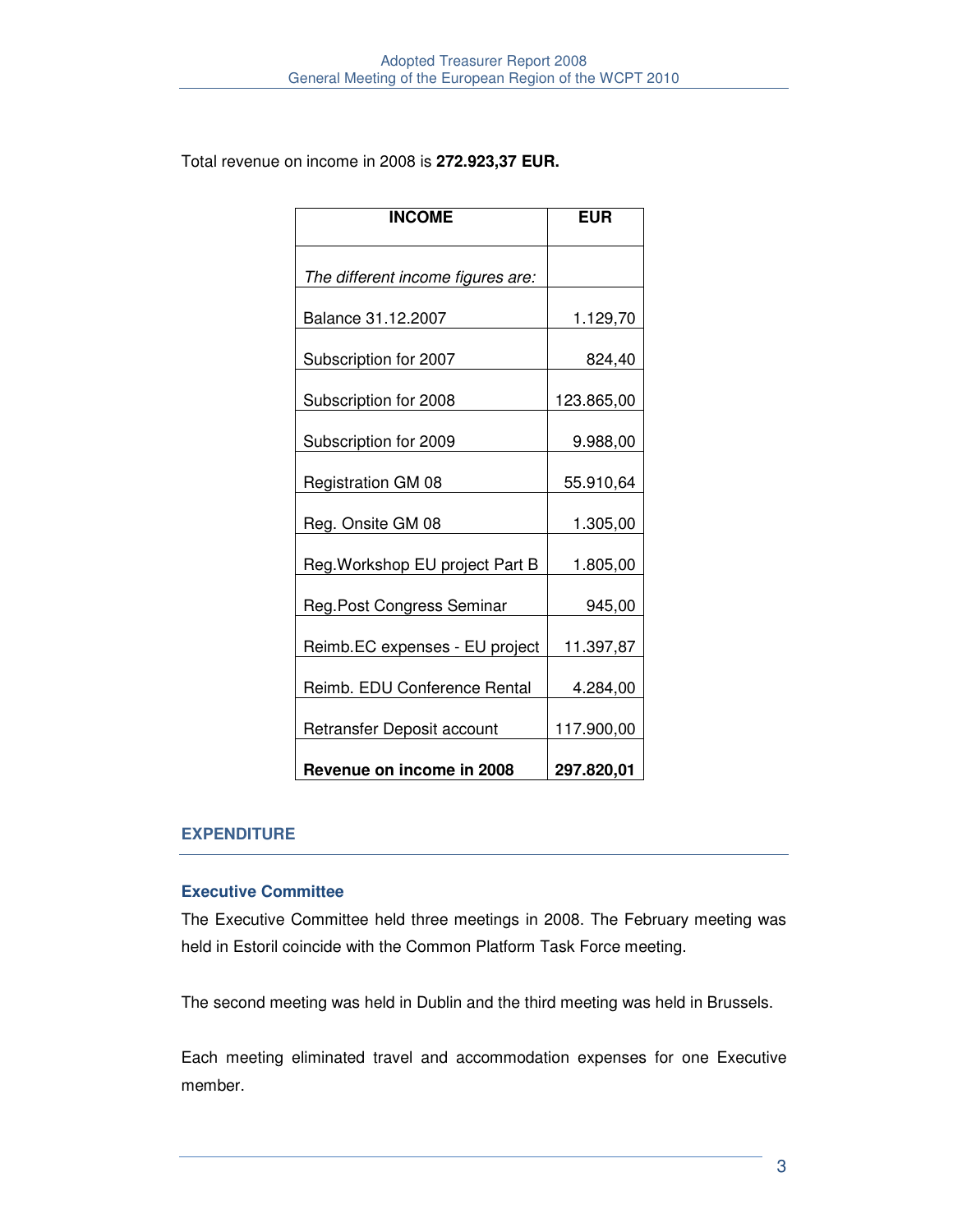In total **EUR 13.518,71** was used for accommodation, travel and subsistence costs to Executive Committee meetings in 2008. (see page 4)

#### **Secretariat**

**EUR 67.750,19** was paid as expenses for secretariat costs including, the location charge of **EUR 9.780,00**, office running expenses of **EUR 6.570,19** and secretary fee of **EUR 51.400,00**. (see page 5 and 6)

#### **Working group attendance/Other meetings**

**EUR 7.743,68** was paid for travel and subsistence costs to Executive Committee members and General Secretary to attend the meetings of the working groups. (see page 7/1)

**EUR 1.274,24** was used for travel and subsistence costs to other relevant meetings e.g. EU Commission, WCPT CEO meeting. (see page 7/2)

#### **Extraordinary Budget**

From extraordinary budget **EUR 900,38** was used for public relation issues e.g. Re design new logo, regional flyers, corporate identity design. (see page 8)

**EUR 366,72** was spending on running costs for the homepage of the European Region of WCPT. (see page 8)

**EUR 958,93** are running costs for the EU projects. (see page 8)

**EUR 2.250,00** are annual membership fee paid for the Guidelines International Network. (see page 8)

**EUR 12.828,90** was paid for conference costs to the education congress 2008 in Stockholm (see page 13)

**EUR 647,79** are shared costs for a joint meeting with WCPT as travel costs for the chairman to meet Physiotherapists in Bosnia – Herzegovina. (see page 8)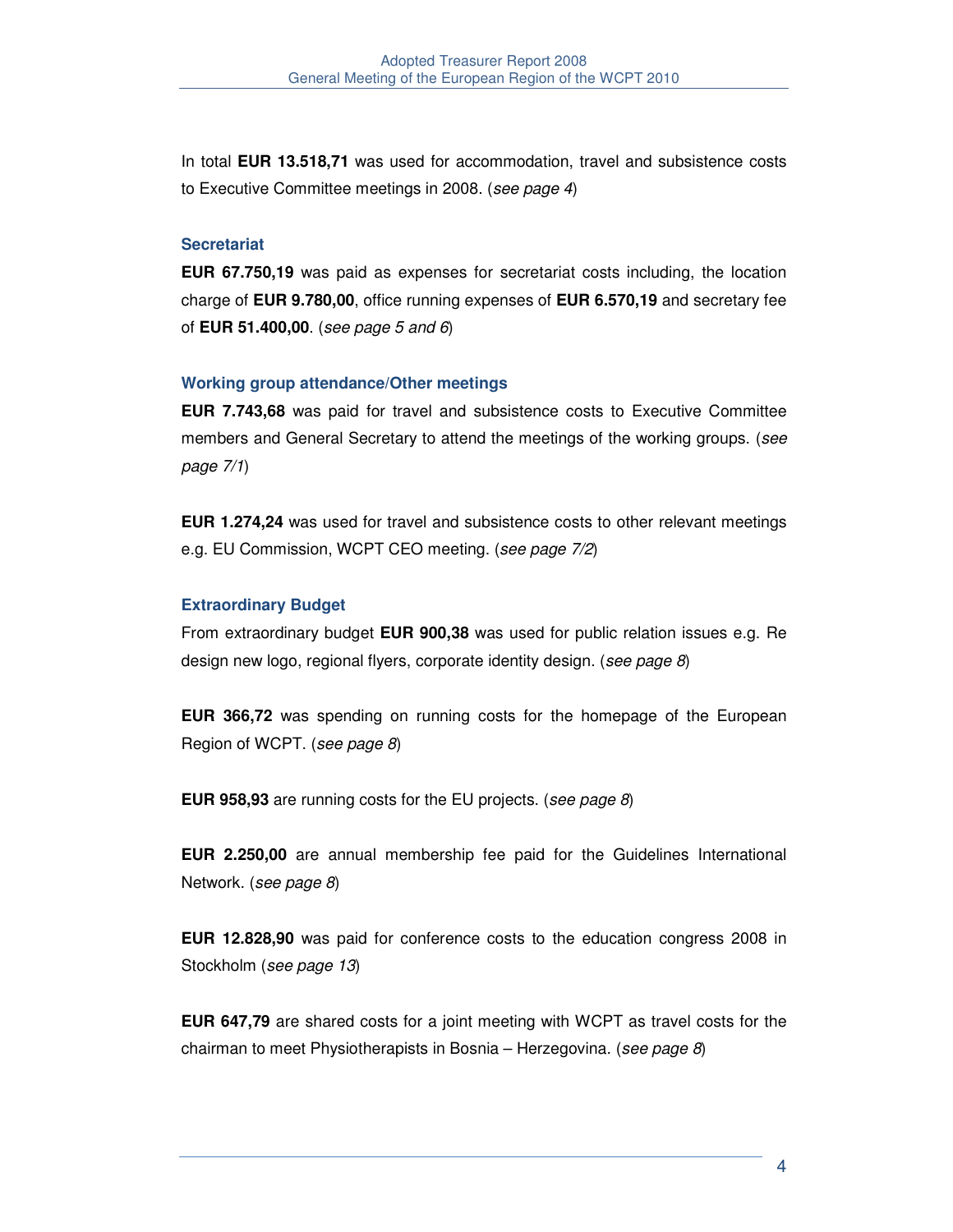# **Bank charges**

**EUR 378,76** are bank charges. (see page 10)

# **General meeting 2008**

**EUR 72.494,08** are General meeting costs including conference costs e.g. rental, coffee/lunch break, accomodation, travel and subsistence costs. (see page 12)

In 2008 the total expenditure including advanced payments to the Chairman and General Secretary, transfer to the Reserve Fund and transfer to the deposit account to gain interest was **EUR 297.644,49**. (see page 3)

The balance of the current account in 2008 is **EUR 175,52.** 

| (see page 9)<br><b>INCOME</b> | <b>RESERVE FUND - 17892076</b> |  |
|-------------------------------|--------------------------------|--|
|                               |                                |  |

**EUR 6.167,12** from the annual subscription paid by 33 members was transferred to the Reserve Fund. (0,04 €/capita)

In addition with the balance from 2007 **EUR 130, 65,** the amount held in the deposit of **EUR 10.485,04** the total revenue of income to the Reserve Fund in 2007 was **EUR 16.782,81**

# **EXPENDITURE**

In 2008 **EUR 4.800,00** was spend as contribution to 8 members to attend the ER – WCPT General meeting coincide with the EU project workshop "Pain in the back" in Athens.

To attend the Education conference 2008 in Stockholm **EUR 1.200,00** was spent to 2 member organisations.

To gain interest **EUR 10.652,16** was transferred to the deposit account.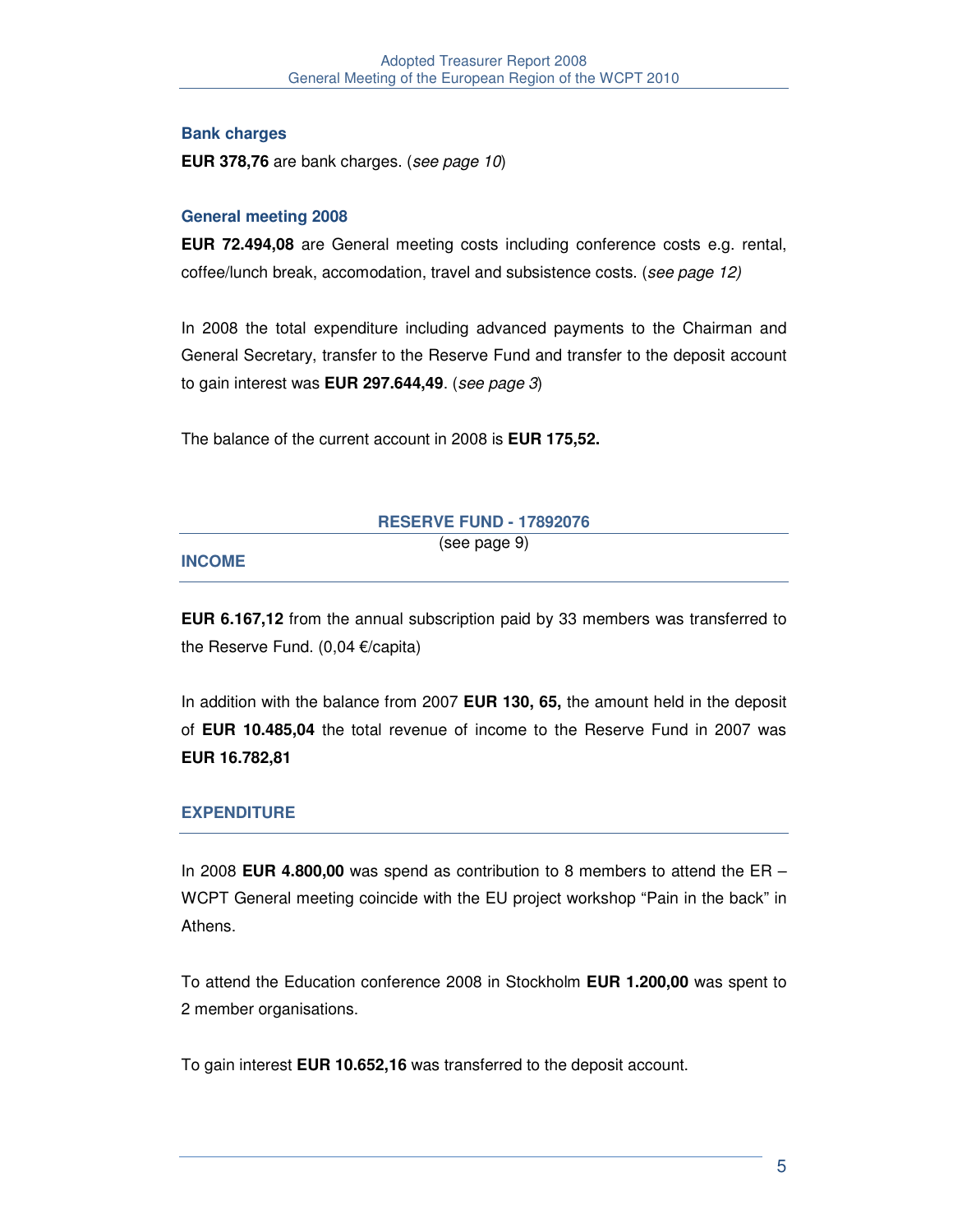### **EUR 75,67** were bank charges.

The balance at the end of the financial year is **EUR 54,98.** In addition with the amount of **EUR 10.652,16** held in the deposit account the total revenue in the Reserve Fund is **EUR 10.707,14**.

#### **DEPOSIT – 694022914**

(see page 11)

Balance from 2007 was **EUR 8.385,32.** Transfer from the current account and the reserve fund in 2008 to the deposit was **EUR 111.000,00**. **EUR 882,35** was income from interest. In 2008 **EUR 117.900,00** was retransferred to the current account to finance the daily business and to the reserve fund to contribute member organisations. The balance at the end of the financial year 2007 in the deposit was **EUR 2.367,67.** 

### **SUMMARY**

In summary the increase in membership **2.069** in comparison to 2007 leads to **EUR 1.829,50** increases on income. Latvia, Liechtenstein and Lithuania have not paid the annual subscription in 2008. In comparison to the budget decided on the General Meeting 2006 – **EUR 115.000,00** incomes on annual subscription was **EUR 123.865,80**. This is an increase of **EUR 8.865,80.** Revenue on income **EUR 125.877,85** includes balance from 2007, annual subscription 2008 and interest from the deposit account.

**EUR 13.518,71** are expenditures for Executive Committee meetings. This is **EUR 4.481,29** less than estimated in the budget. **EUR 7.743,68** were spending for Executive Committee members for participation on the Working groups and other relevant meetings e.g. Common Platform, EU projects etc. **EUR 11.397,87** on eexpenditures for meetings were reimbursed from the EU project fund in 2008.

In 2008 the secretariat moved to a new office. An increase of **EUR 2.850,19** in comparison to the budget decided was spending for office equipment and furniture's.